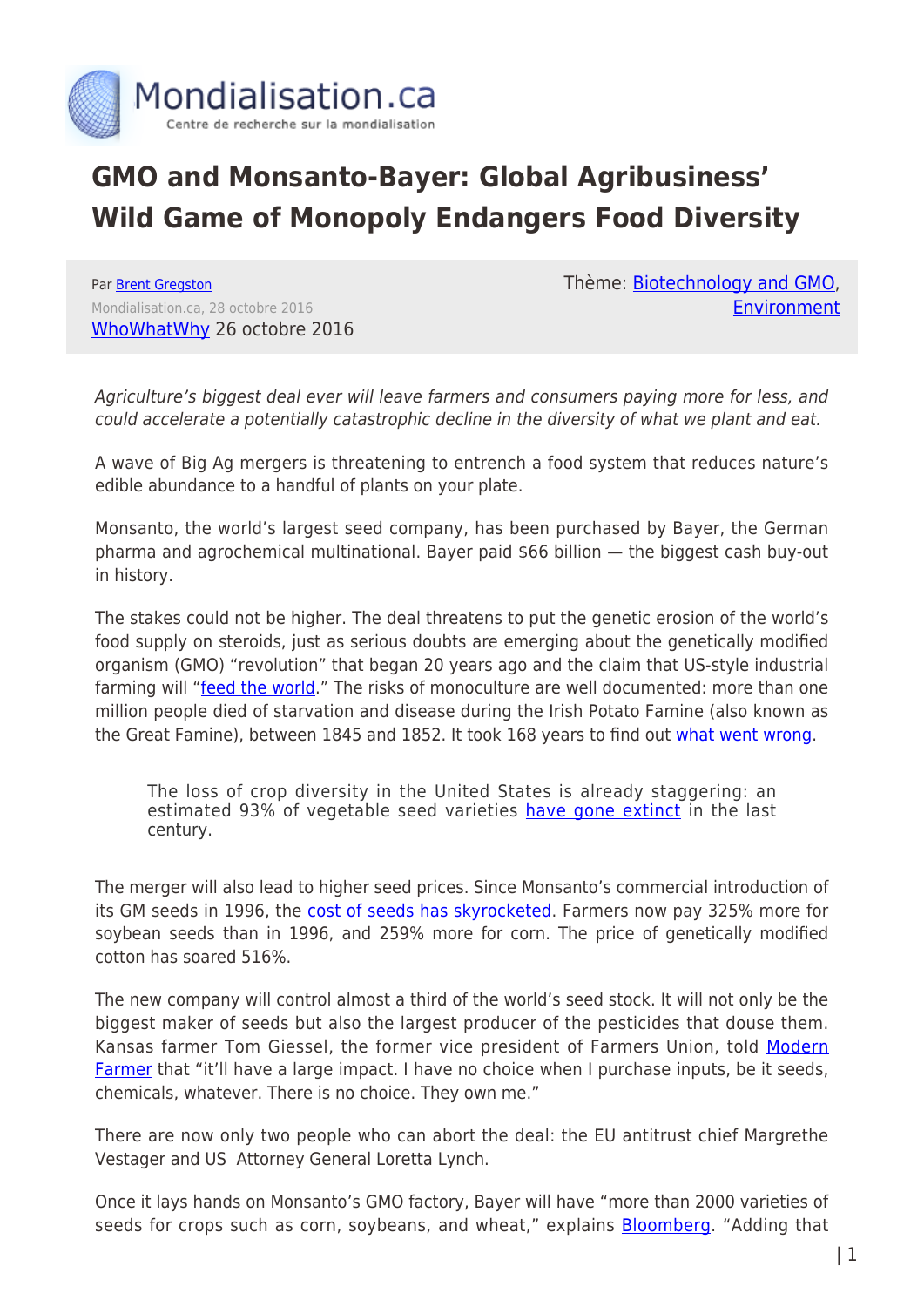portfolio to its own vegetable, rice, cotton and oilseed offerings gives Bayer a virtually unassailable position at the head of the market."

The merger's global ambition aligns Monsanto's dominance in the Americas (80% of US corn and 93% of soybeans) with Bayer's market strength in Europe and Asia. The new supersized agribusiness will respond to the challenges of climate change and population growth by pushing pesticides, monoculture and GMOs on the world's farmers.

Monsanto CEO Hugh Grant, who stands to make \$123 million if the deal goes through, claims the merger is driven by the need to pool resources and create more innovation to improve ["the lives of growers and people around the world.](https://www.youtube.com/watch?v=r6mRCnOXxWU&feature=youtu.be)"

But Phil Howard, author of a book about [consolidation in the food industry](https://msu.edu/~howardp/), says "innovation is an incredibly weak argument" for the merger. Debt will force the new enterprise to slash costs and "narrow their seed catalogs, to focus on the most profitable varieties."

The more likely reason for the merger, he explains, is to put the new company in a position to further hike seed prices.

The agri-industrial complex has witnessed a string of mega-mergers in 2016 that is turning the Big Six agribusinesses into Four: Bayer-Monsanto, Dow-DuPont, BASF and ChinaChemSyngenta. If all these the mergers go through, the three top agrochemical companies [will](http://www.etcgroup.org/sites/www.etcgroup.org/files/files/etcgroup_agmergers_22oct2015.pptx_.pdf) [sell](http://www.etcgroup.org/sites/www.etcgroup.org/files/files/etcgroup_agmergers_22oct2015.pptx_.pdf) almost two-thirds of the world's patented seeds and pesticides. Meanwhile, most independent seed producers have gone out of business.

The loss of crop diversity in the United States is already staggering: an estimated 93% of vegetable seed varieties [have gone extinct](http://ngm.nationalgeographic.com/2011/07/food-ark/food-variety-graphic) in the last century. Filmmakers Jon Betz and Taggart Siegel, who have produced a **documentary** about the loss of seeds and attempts by seed banks to rescue them, call the decline in diversity "a recipe for catastrophic crop failure and human suffering."

The UN Food and Agricultural Organization (FAO) [notes](http://www.fao.org/docrep/007/y5609e/y5609e02.htm) that 75% of the world's food is generated from only 12 plants and five animal species. Out of 30,000 known edible plant species, three (rice, maize and wheat) provide almost 60% of calories and proteins.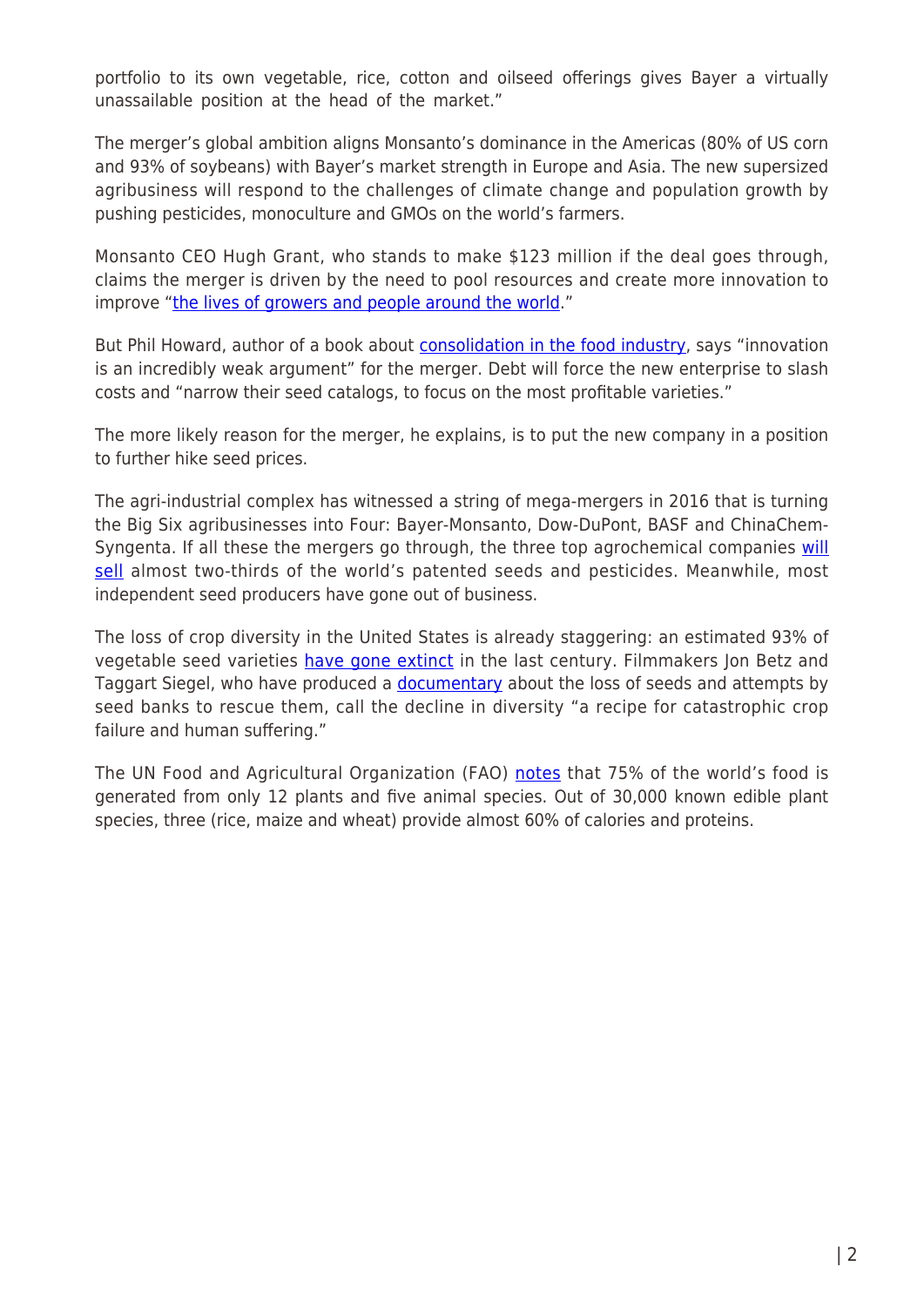

Starving boy and girl raking the ground for potatoes during the Irish Potato Famine. Photo credit: James Mahony / Wikimedia

## Will the Name "Monsanto" Disappear?

It would be ironic if "Monsanto" simply disappears and becomes Bayer (which Germans pronounce as BUY-er). A group of international lawyers, scientists and NGOs has just put Monsanto, arguably the world's most hated company, on symbolic trial in the Dutch capital The Hague.

The **Monsanto Tribunal** charges the company with "depletion of soil and water resources, species extinction and declining biodiversity, and the displacement of millions of small farmers worldwide."

One of Monsanto's most notable critics taking part in the Monsanto Tribunal is Swiss scientist Hans Herren, a World Food Prize winner who [saved millions of lives in Africa](https://en.wikipedia.org/wiki/Hans_Rudolf_Herren)using biological pest control. Herren was co-chairman of a **[UN report](http://www.unep.org/dewa/agassessment/reports/IAASTD/EN/Agriculture%20at%20a%20Crossroads_Synthesis%20Report%20%28English%29.pdf)** that calls for redirecting agricultural development toward more sustainable practices.

"We need good seed varieties," he said in an *[interview](http://pulitzercenter.org/reporting/cop21-interview-hans-herren-agro-ecology-climate-mitigator)* at the Paris Climate Summit, "but that has to come from the diversity of the farmer's seeds because they're locally adapted. You cannot have one variety which is good for everywhere — that's the Monsanto dream because then they can make one variety and sell it all over the world."

Bayer, now set to become the world's largest seed company, is currently a small player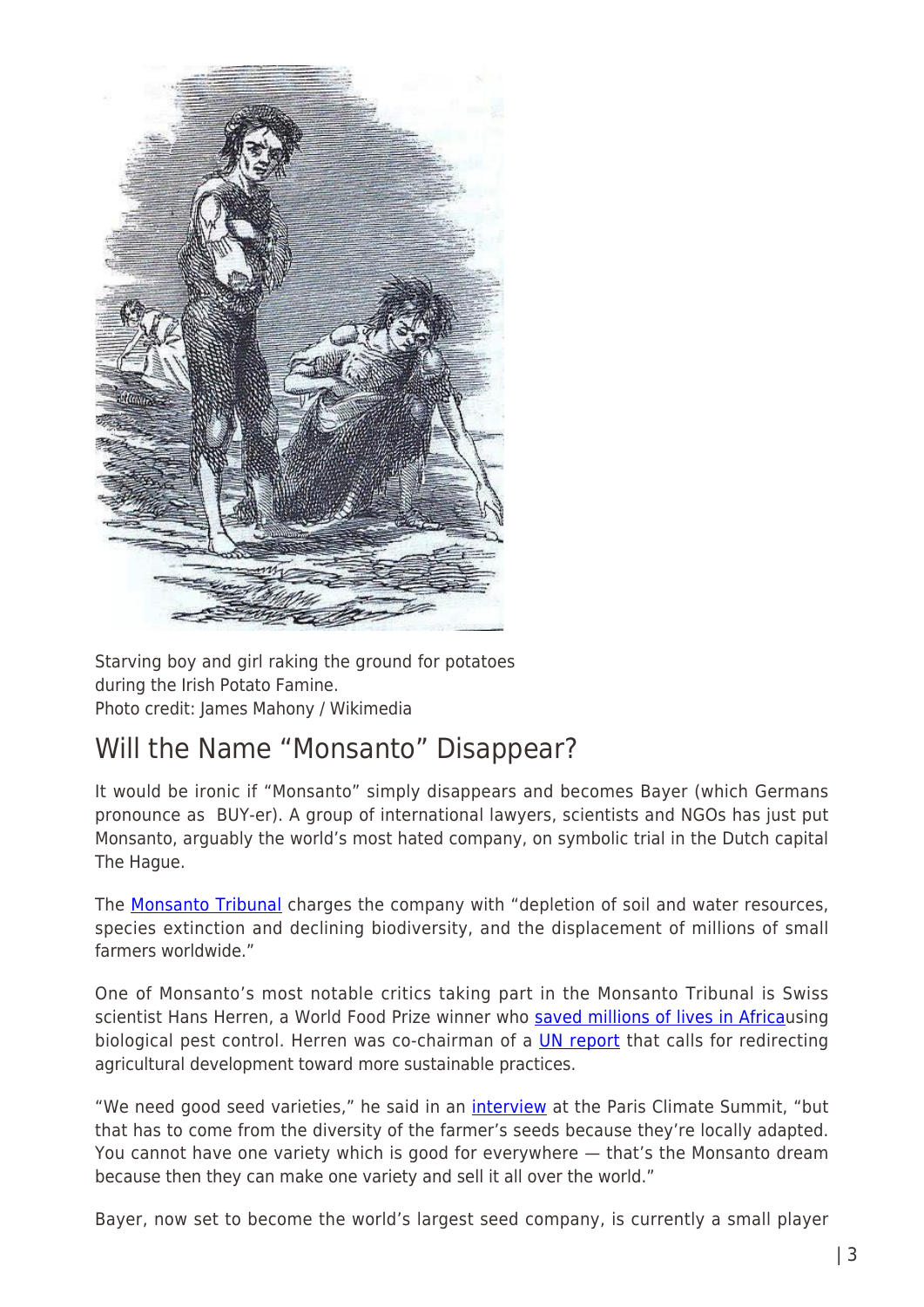compared to Monsanto. But its Crop Science Division is the dominant producer of neonicotinoid pesticides ("neonics") used as a seed coating on more than 140 crops.

Scientists are finding ever more evidence that neonics are linked to a global decline in insect pollinators — a third of global cultivated crops depend on pollination — and the "[large-scale population extinctions](http://www.independent.co.uk/news/science/insecticides-bees-population-extinction-link-farmers-toxic-neonicotinoid-oilseed-rape-a7193951.html)" of wild bees.

In the US, [42% of bee colonies have been lost](https://beeinformed.org/results/colony-loss-2014-2015-preliminary-results/) over the past year - the largest loss ever.

The question now is whether the United States and the EU will cede unprecedented control over the world food supply to a Bayer-Monsanto mega-seed company.

Vestager, the European Commissioner for Competition, has flagged the merger for review, saying farmers and consumers should have choices so they "are not locked with just one producer and just one set of pesticides."

She is under pressure from the EU Parliament. The new "mega-corporation Bayer would be able to decide virtually single-handedly what is grown in our fields and ends up on our plates," writes Molly Scott Cato, a British member of European Parliament for the Green Party, in an [online petition](https://you.wemove.eu/campaigns/block-bayer-monsanto-deal) against the merger.

Public opinion in Europe is mostly hostile to the merger. [Seventy percent of Germans,](https://blog.campact.de/2016/09/das-denken-die-verbraucher-zur-bayer-monsanto-uebernahme/) for example, fear the deal will have "negative consequences" and two-thirds want to see it canceled.

Germany-based Bayer claims that it won't force the genetically modified seeds on its European neighbors. GMO cultivation is banned in most of Europe and Monsanto's bestselling weed killer, glyphosate, could be banned by the end of 2017.

In the US, it remains to be seen whether the Department of Justice will exercise its authority to stop the merger. Bayer and Monsanto are two lobbying "superpowers" that spend a great deal of money to make sure that government takes their side. Just how much? Over [six](https://www.opensecrets.org/news/2016/09/bayer-monsanto-merger-two-washington-savvy-companies-get-their-game-on/) [million in 2016](https://www.opensecrets.org/news/2016/09/bayer-monsanto-merger-two-washington-savvy-companies-get-their-game-on/) and 120 million in the past decade. Former House Speaker Newt Gingrich is now representing Bayer.

But there are signs that Monsanto plus Bayer might be "too big to swallow."

"I'm afraid this consolidation wave has become a tsunami," commented Sen. Chuck Grassley (R-IA), chairman of the Senate Judiciary Committee that held a hearing about the merger last month.

Sen. Bernie Sanders (I-VT) has called on the Department of Justice to not only block the merger but also reopen its investigation of Monsanto's monopoly over the seed and chemical market: "The attempted takeover of Monsanto by Bayer is a threat to all Americans. These mergers boost the profits of huge corporations and leave Americans paying even higher prices."

La source originale de cet article est [WhoWhatWhy](http://whowhatwhy.org/2016/10/26/big-ags-wild-game-monopoly-endangers-food-diversity/) Copyright © [Brent Gregston,](https://www.mondialisation.ca/author/brent-gregston) [WhoWhatWhy,](http://whowhatwhy.org/2016/10/26/big-ags-wild-game-monopoly-endangers-food-diversity/) 2016